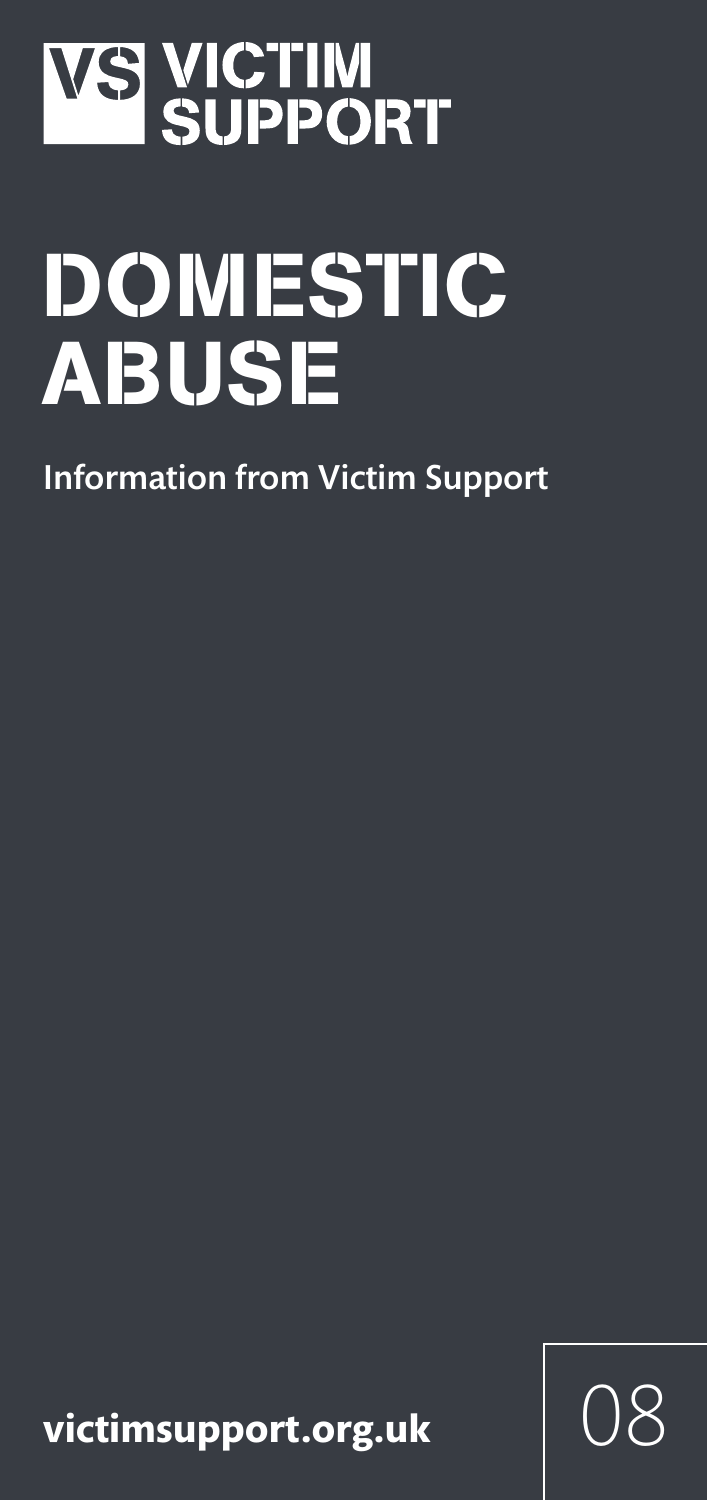#### **What is domestic abuse?**

Domestic abuse is threats, violence, and coercive or controlling behaviour between people who have a relationship with each other (or have had in the past). It can happen between partners, within families or shared homes. Both men and women can be affected. It happens within heterosexual, gay, lesbian, bisexual and transgender relationships. It happens between people of all cultures, religions or social groups. It's based on one person having power or control over another, and it often gets worse over time.

Some organisations use the word 'violence' instead of 'abuse'. These terms are interchangeable.

Domestic abuse takes many forms including (but not limited to) physical, sexual, emotional and financial abuse. It also includes digital abuse (using smartphones and social networking to harass and intimidate).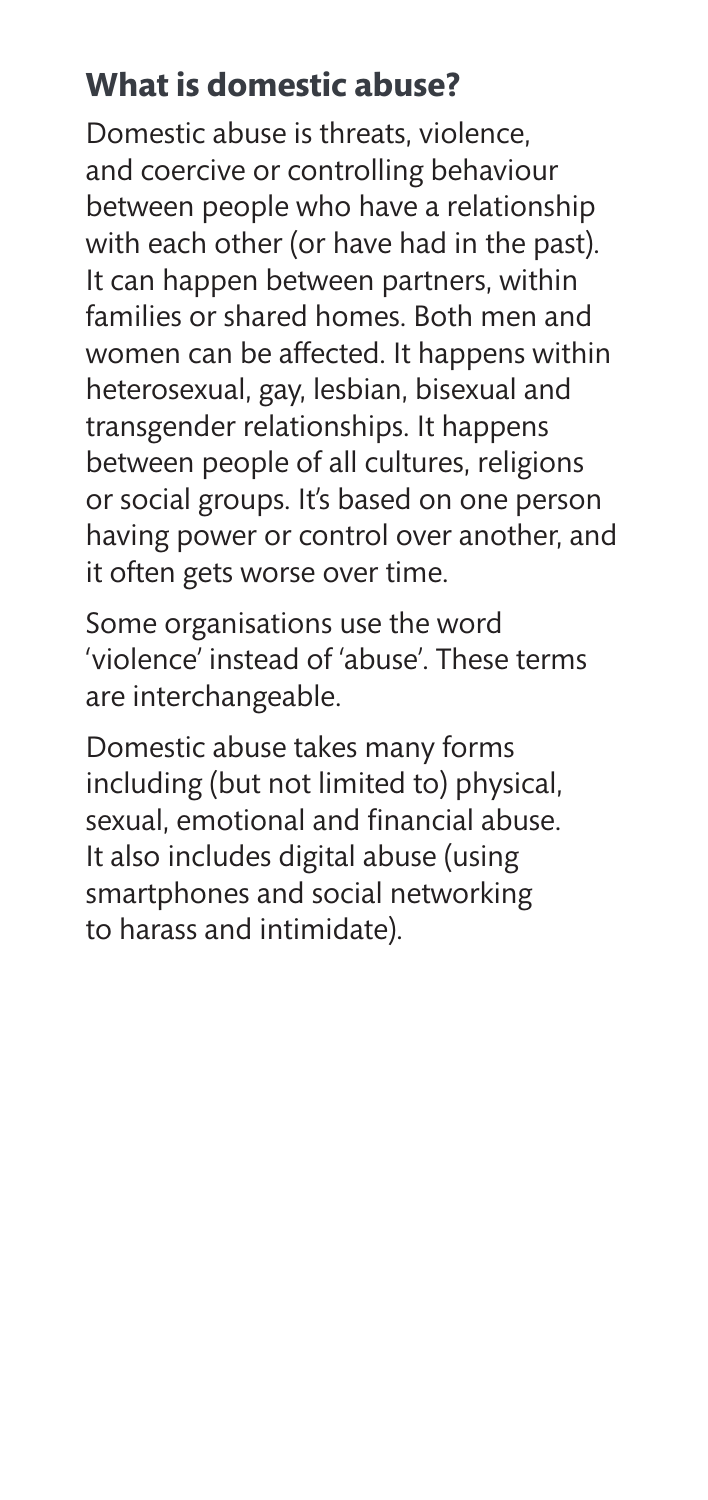# **A few facts**

Studies show that one in four women and one in six men will experience domestic abuse during their life – the police will get a call every minute from someone who is experiencing domestic abuse.

Domestic abuse victims are often made to feel like that they won't be believed or are threatened with further abuse – either toward the victim, their children or even family – if they tell anyone about what is happening. On average a victim of domestic abuse will have been assaulted 35 times before contacting the police.

In a large number of cases, children are often present in the home when a parent is being abused, either being directly harmed themselves or being witnesses to the abuse.

# **We can help**

We are an independent charity offering free, confidential support to people affected by crime and traumatic incidents. Our volunteers are specially trained to give information, practical help and emotional support to people who have been threatened or abused.

Our services are confidential, free and available to everyone.

Victims are usually put in touch with us by the police. But you can also contact us directly, whether or not you want to report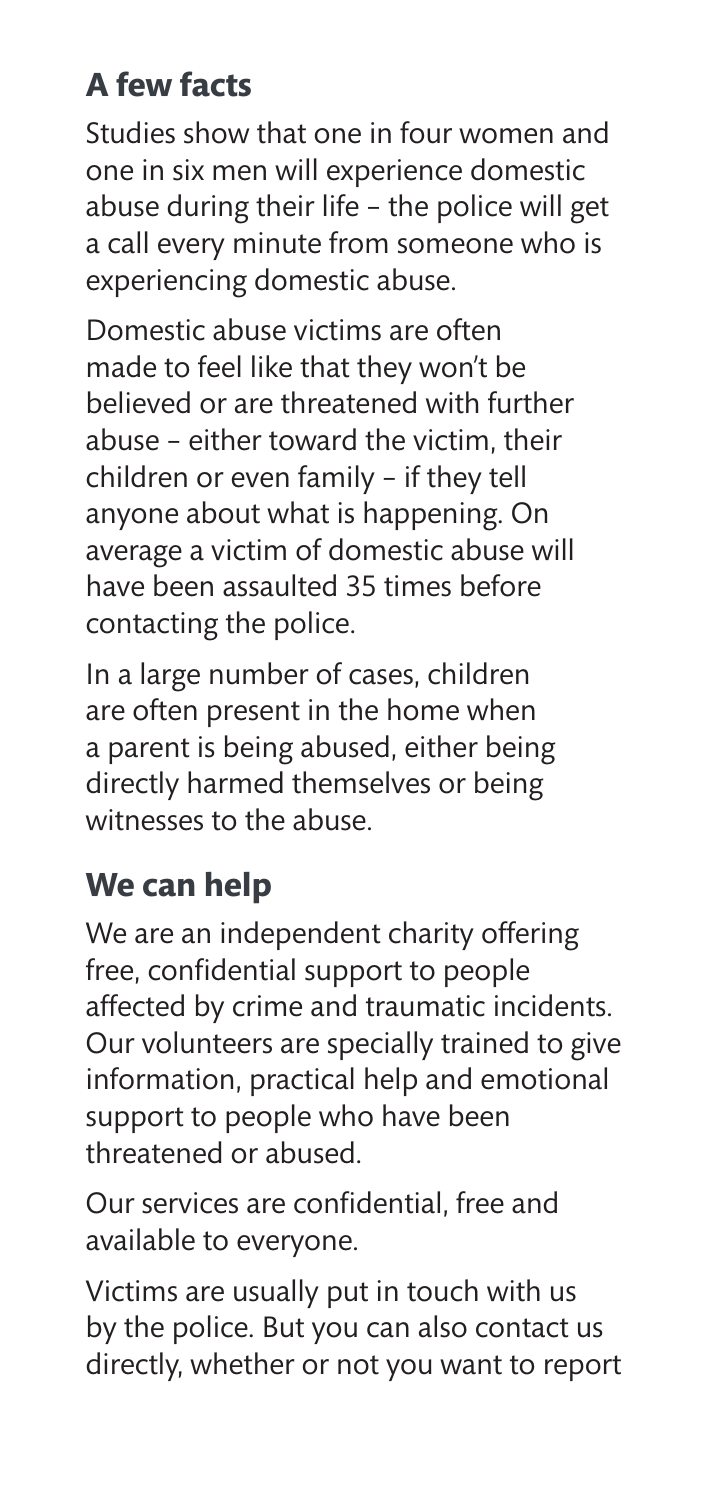the crime to the police and regardless of when it happened. We'll help you, whatever decision you make.

If you do go to the police, our volunteers can go to the police station with you. They can give you information about court procedures and applying for compensation. They can help you to contact other organisations if you need different kinds of help. If you prefer, you can talk to someone anonymously on our Victim Supportline. The details are on the back page of this leaflet.

You can also contact us if you know someone who needs help. Research shows that just under half of victims will tell a relative or friend. Please see the list later, of things you can do to help others.

#### **How we can help**

If you are a victim of domestic abuse, we want to help you. We will:

- **Example 1** Listen to you in a non-judgmental manner, prioritising your safety and confidentiality
- Provide a specially trained person to assist with emotional support, information and signposting. They can put you in touch with other agencies which may help with issues around housing, benefits and legal advice
- **Ensure practical safety advice is given** to help increase your safety and that of any children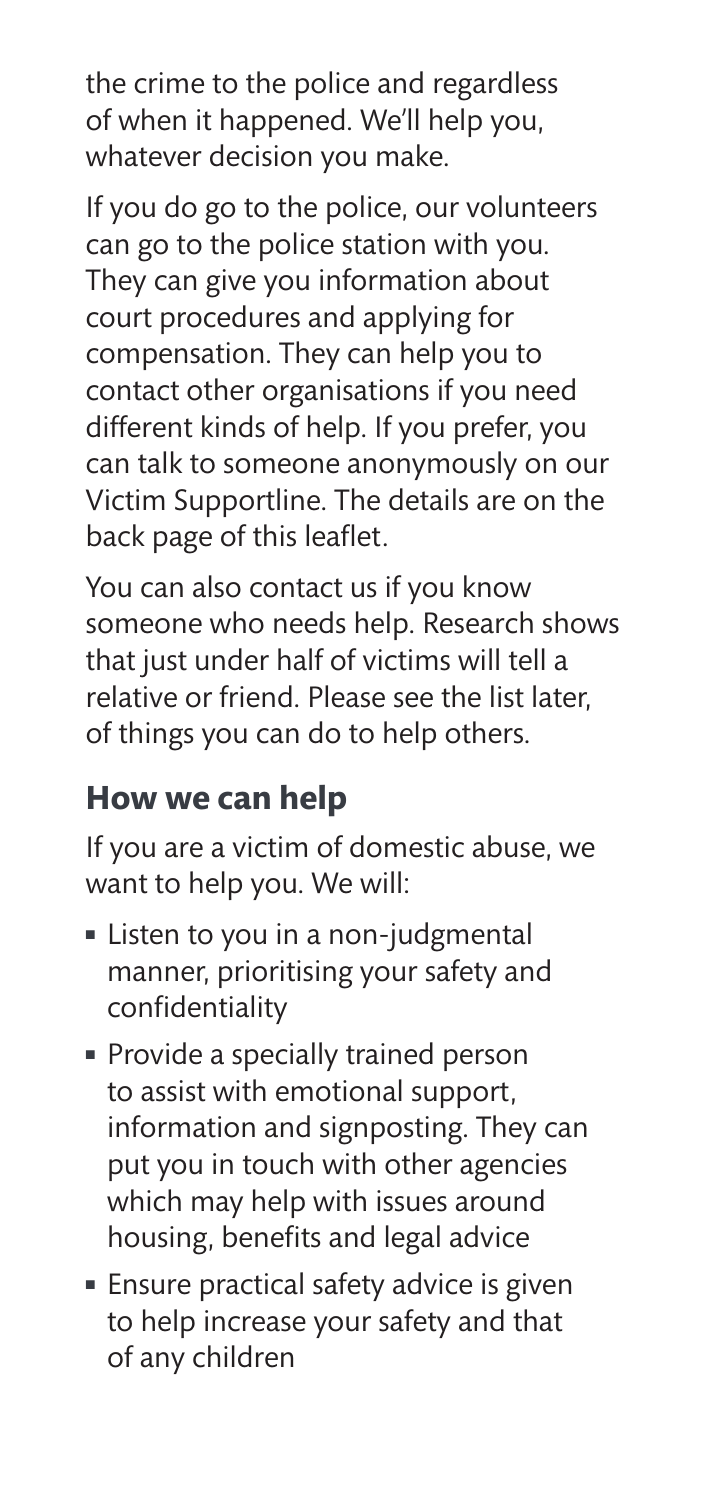- **Help explore your options around the** abuse and encourage you to make your own choices
- **Offer onward referrals to specialist** support agencies in your local area where appropriate, including IDVA (Independent Domestic Violence Advisors) services
- **Give you time to think about your** decisions and offer any continuous support you may require regardless of the choices you make.

# **The effects on children**

We should not underestimate the impact of domestic abuse on children. In a large number of cases children are present in the home when an adult is being abused. We will do everything we can to help abused adults to support their children effectively.

#### **Your safety**

All the organisations listed under useful contacts will be able to offer information on staying safe.

If you are facing an emergency, phone the police on 999.

### **How to help others**

If you suspect or know that someone is affected by domestic abuse you should:

- **Example 1** listen to them and take them seriously
- $\blacksquare$  be there for them, whatever decisions they make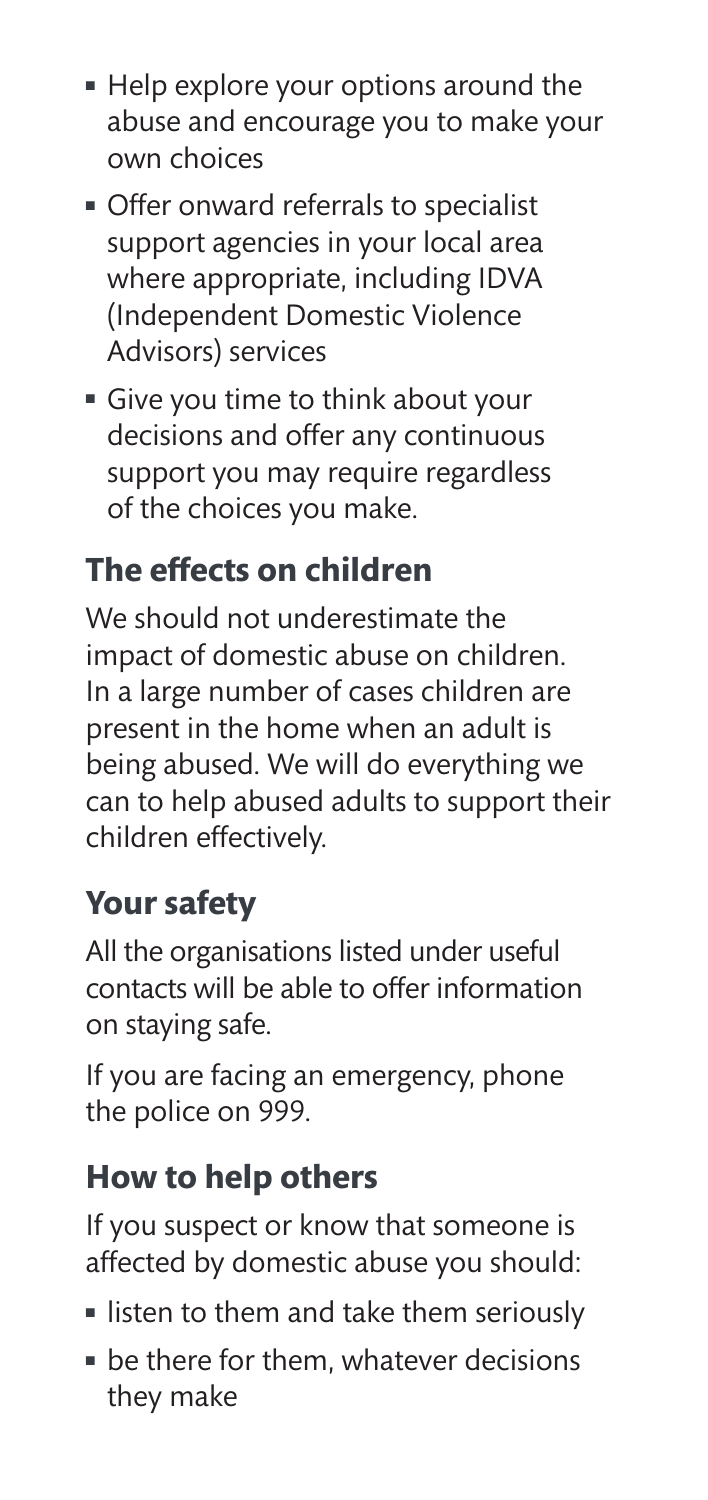- not judge them
- $\blacksquare$  help them to find support and advice
- not try to intervene or sort out the situation yourself as this can make things worse
- **n** respect their need to be secretive
- not expect them to simply leave, because:
	- they may need help to leave safely
	- they may not want to leave
	- they may want the abuser to leave.

Whatever their circumstances they may need legal, financial and emotional support.

Do not put yourself in a dangerous position and be careful not to further endanger them. You can contact Victim Support for support and advice.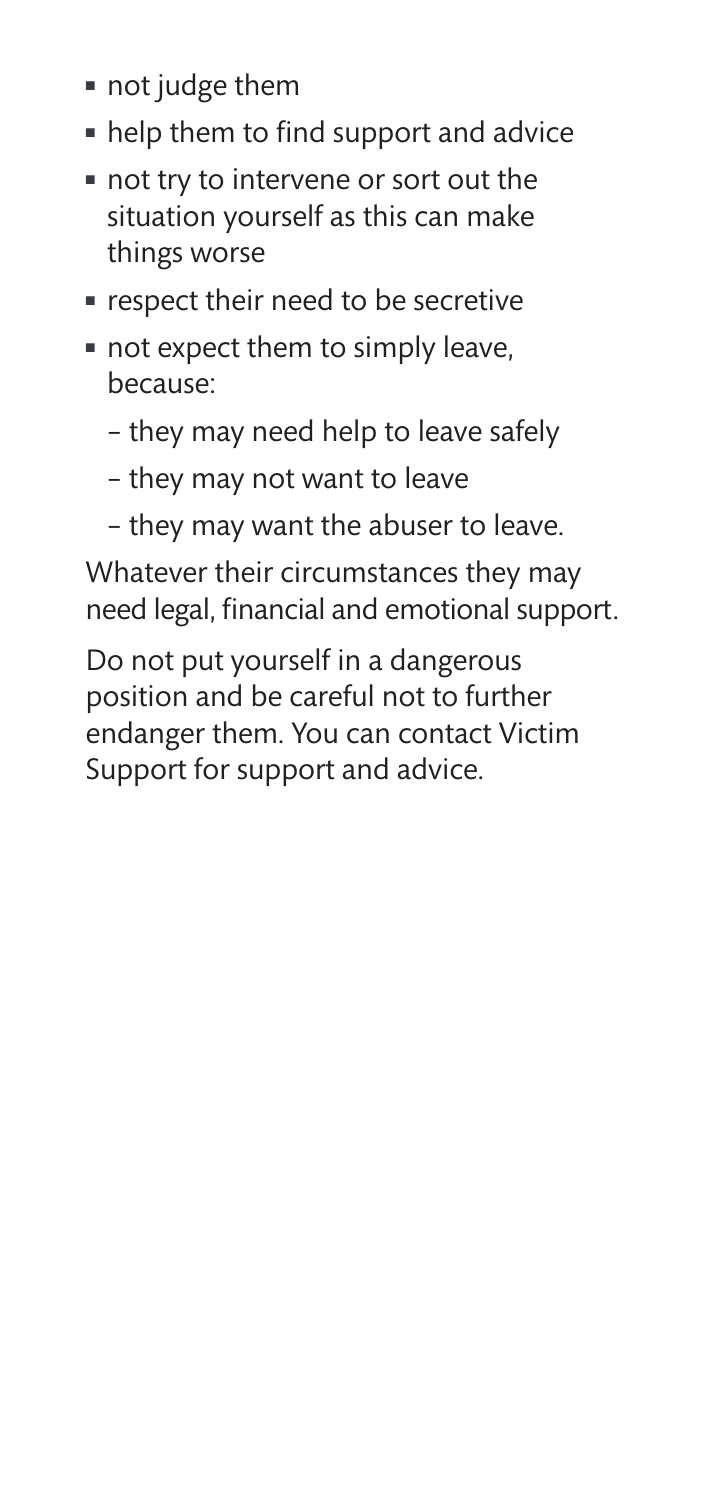#### **Useful contacts Victim Supportline – 08 08 16 89 111**

Information and support for anyone affected by crime. A freephone service is open 8pm to 8am weekdays and 24 hours weekends.

For advice and information visit www. victim support.org.uk

You can contact us using Next Generation Text by adding 18001 before any of our phone numbers.

#### **National Domestic Violence Helpline – 0808 2000 247**

A 24-hour freephone service for women provided by Refuge and Women's Aid.

#### **Broken Rainbow Helpline 0300 999 5428 (LGBT)**

Open Mon 2pm–8pm, Wed 10am–5pm, Thur 2pm–8pm. A national helpline for lesbian, gay, bisexual and transgender people experiencing domestic abuse.

#### **Wales Domestic Abuse Helpline 0808 80 10 800**

Freephone service run by Welsh Women's Aid open 24 hours a day.

#### **Men's Advice Line – 0808 801 0327**

A freephone service offering advice and support for men in abusive relationships. Open 10am–1pm and 2pm–5pm Monday to Friday.